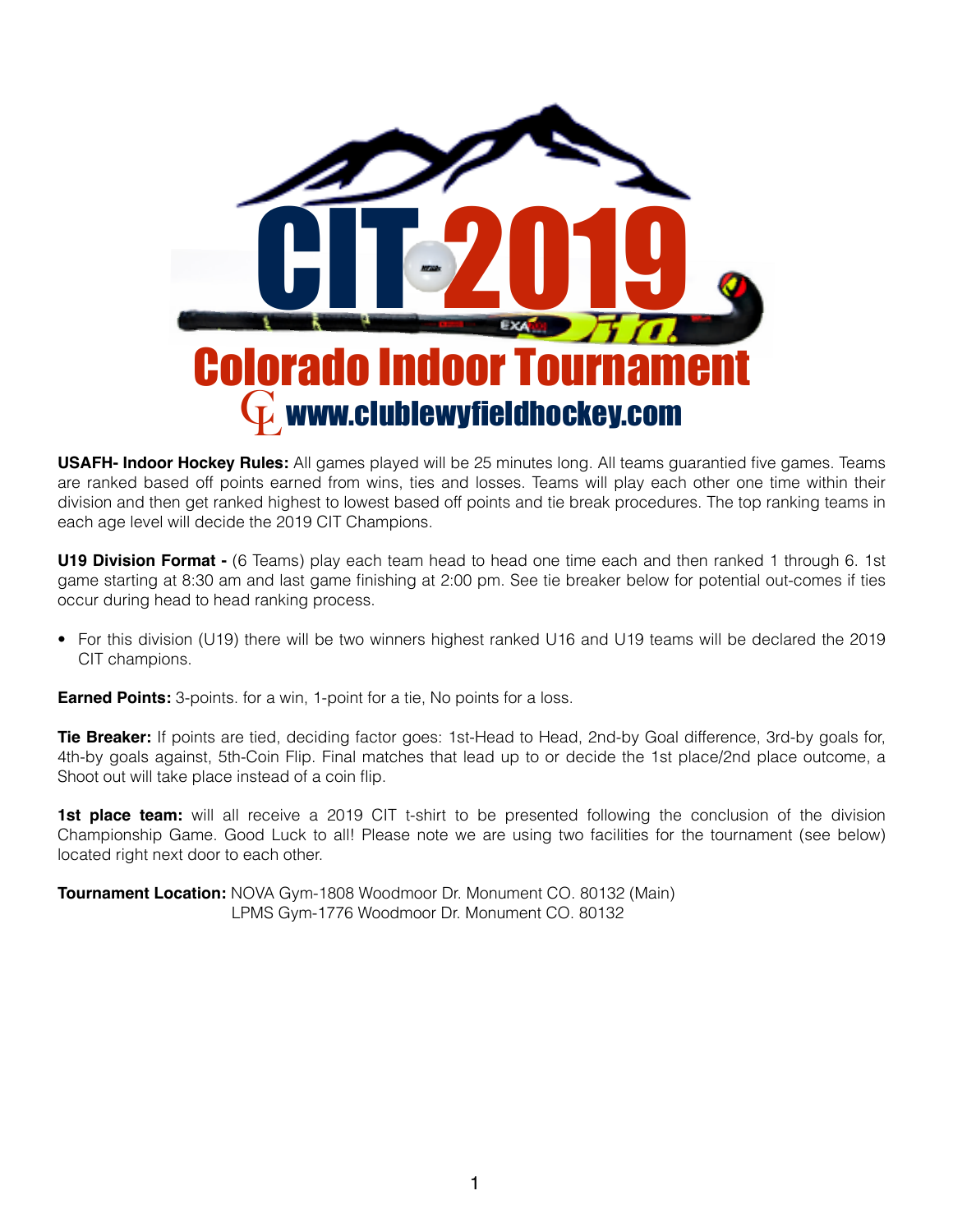## **2019 CIT Tournament Schedule**

| <b>Game Time</b> | Game #                                                                                 | <b>Court</b> | Team 1             | <b>Score</b> | VS. | <b>Score</b> | Team <sub>2</sub>  |  |  |
|------------------|----------------------------------------------------------------------------------------|--------------|--------------------|--------------|-----|--------------|--------------------|--|--|
| 8:30 AM          | 1                                                                                      | <b>LPMS</b>  | <b>AFHC</b>        | VS.          |     |              | <b>CL-Stars</b>    |  |  |
|                  | $\overline{2}$                                                                         | <b>Nova</b>  | <b>CL-Patriots</b> |              | VS. |              | <b>CL-Eagles</b>   |  |  |
| <b>9:00 AM</b>   | $\overline{3}$                                                                         | <b>LPMS</b>  | <b>Grandview</b>   |              | VS. |              | <b>CL-Stripes</b>  |  |  |
|                  | 4                                                                                      | <b>Nova</b>  | <b>Adults</b>      |              | VS. |              | <b>Adults</b>      |  |  |
| 9:30 AM          | 5                                                                                      | <b>LPMS</b>  | <b>Grandview</b>   |              | VS. |              | <b>CL-Eagles</b>   |  |  |
|                  | 6                                                                                      | <b>Nova</b>  | <b>AFHC</b>        |              | VS. |              | <b>CL-Patriots</b> |  |  |
| 10:00 AM         | $\overline{7}$                                                                         | <b>LPMS</b>  | <b>CL-Stripes</b>  |              | VS. |              | <b>CL-Stars</b>    |  |  |
|                  | 8                                                                                      | <b>Nova</b>  | <b>Adults</b>      |              | VS. |              | <b>Adults</b>      |  |  |
| 10:30 AM         | 9                                                                                      | <b>LPMS</b>  | <b>CL-Patriots</b> |              | VS. |              | <b>CL-Stars</b>    |  |  |
|                  | 10                                                                                     | <b>Nova</b>  | <b>AFHC</b>        |              | VS. |              | <b>Granview</b>    |  |  |
| 11:00 PM         | 11                                                                                     | <b>LPMS</b>  | <b>CL-Stripes</b>  |              | VS. |              | <b>CL-Eagles</b>   |  |  |
|                  | 12                                                                                     | <b>Nova</b>  | <b>Adults</b>      |              | VS. |              | <b>Adults</b>      |  |  |
| 11:30 PM         | 13                                                                                     | <b>Nova</b>  | <b>Adults</b>      |              | VS. |              | <b>Adults</b>      |  |  |
|                  | 14                                                                                     | <b>Nova</b>  | <b>Adults</b>      |              | VS. |              | <b>Adults</b>      |  |  |
| 12:00 PM         | 15                                                                                     | <b>LPMS</b>  | <b>CL-Stars</b>    |              | VS. |              | <b>CL-Eagles</b>   |  |  |
|                  | 16                                                                                     | <b>Nova</b>  | <b>CL-Patriots</b> |              | VS. |              | <b>Granview</b>    |  |  |
| 12:30 PM         | 17                                                                                     | <b>LPMS</b>  | <b>AFHC</b>        |              | VS. |              | <b>CL-Stripes</b>  |  |  |
|                  | 18                                                                                     | <b>Nova</b>  | <b>Adults</b>      |              | VS. |              | <b>Adults</b>      |  |  |
| 1:00 PM          | 19                                                                                     | <b>LPMS</b>  | <b>CL-Patriots</b> |              | VS. |              | <b>CL-Stripes</b>  |  |  |
|                  | 20                                                                                     | <b>Nova</b>  | <b>Granview</b>    |              | VS. |              | <b>CL-Stars</b>    |  |  |
| 1:30 PM          | 21                                                                                     | <b>LPMS</b>  | <b>AFHC</b>        |              | VS. |              | <b>CL-Eagles</b>   |  |  |
| 2:00 PM          | <b>Awards Ceremony 1st Place Teams-NOVA lobby</b>                                      |              |                    |              |     |              |                    |  |  |
|                  | Shootout may occur only to determine 1st and 2nd place ranking instead of a coin flip. |              |                    |              |     |              |                    |  |  |